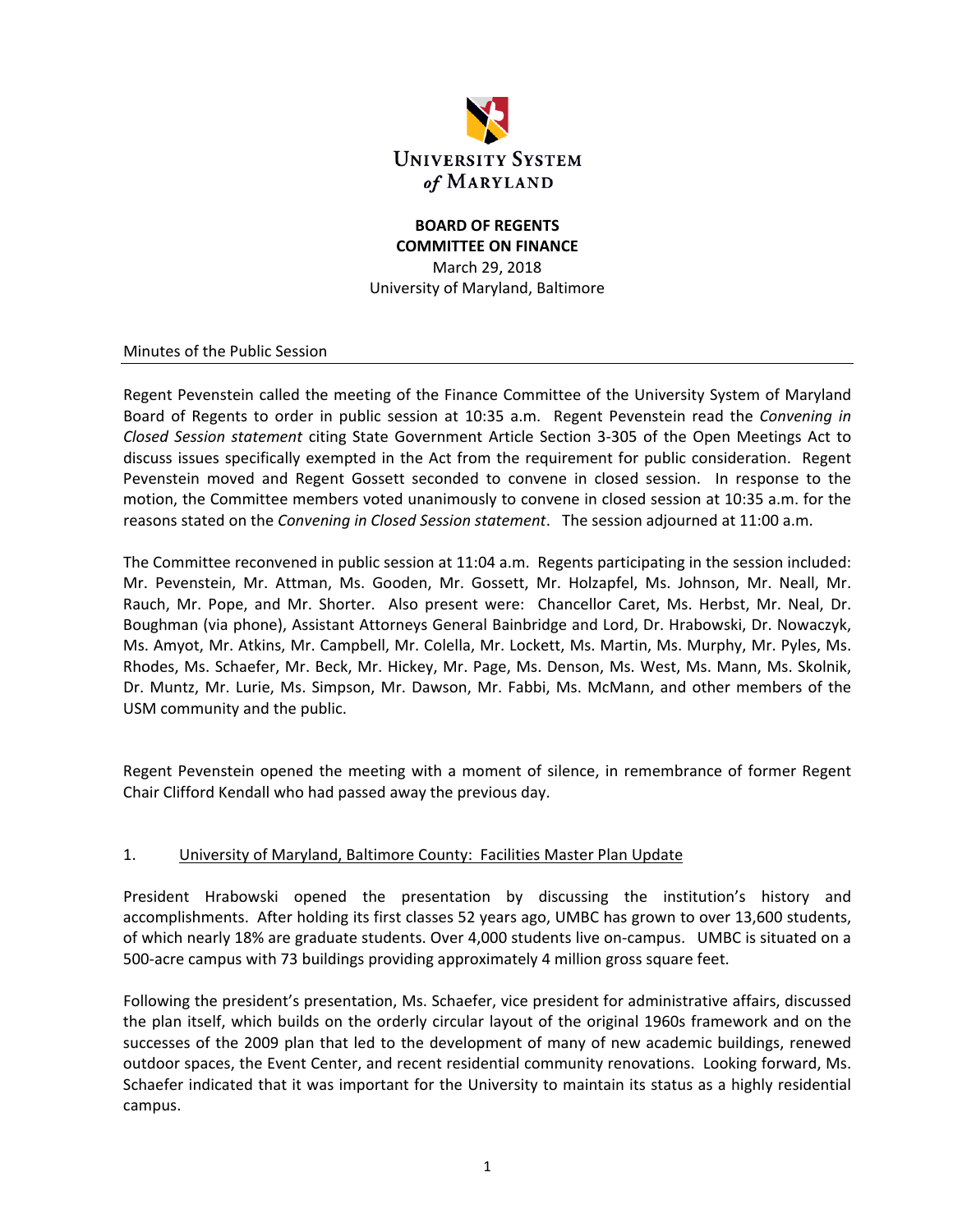Campus engagement was critical to the success of the planning process, including drawing input from ten stakeholder groups made up of faculty, staff, undergraduate, and graduate students. The Plan is aligned with UMBC's Strategic Plan and is based on seven guiding principles, including: accommodating enrollment growth and interdisciplinary scholarship; providing a welcoming and accessible campus; goals related to environmental stewardship, and the responsible utilization of existing resources.

The 2018 Facilities Master Plan serves as: a framework consistent with the university mission and strategic plan; a cohesive approach to renew existing buildings, upgrade utilities, construct new buildings, and enhance site features; a path forward to support a more sustainable future; and is the basis of UMBC's ten year capital request to the Board that will be considered later this Spring.

Regent Pevenstein thanked President Hrabowski and his staff for their presentation, and reminded everyone that the Master Plan Update would be placed on the committee's June agenda for its consideration and approval.

**The item was accepted for information purposes.**  The presentation is available online at http://www.usmd.edu/regents/agendas/

## 2. USM Enrollment Projections: 2018‐2027

Regent Pevenstein stated that the enrollment projections are presented annually to the Committee for action and help to determine the basis for MHEC's statewide projections. He then introduced Dr. Muntz, head of the System's Institutional Research Office, who presented the FY 2018 ‐ FY 2027 enrollment projections. Per the USM Policy on Enrollment, the committee was provided enrollment projections that reflected future shifts in Maryland high school graduate demographics, national enrollment migration, individual campus demand, and student retention. These factors suggest USM will grow headcount at an approximate rate of slightly less than 1% per year. Inclusive in this trajectory are some institutions that are estimating higher projected growth and other institutions that are estimating lower projected growth. In total, USM's headcount growth will increase from 175,178 students and 131,062 FTE in FY 2018 to 187,357 students and 139,415 FTE in FY 2028.

**The Finance Committee recommended that the Board of Regents approve the enrollment projections.**  The presentation is available online http://www.usmd.edu/regents/agendas/

(Regent Pevenstein moved recommendation, seconded by Regent Attman; unanimously approved)

### 3. University System of Maryland: Self-Support Charges and Fees for FY 2019

Regent Pevenstein explained that the subject schedule contains the proposed charges for room, board and parking, essentially the "user" fees that fund self‐support operations on the campuses. He noted that there were campus vice presidents and representatives available from each institution if anyone had specific questions. The Chancellor added that the institutions have been doing their best to not exceed the rate of inflation, however in some cases there are older facilities in need of renovation.

## **The Finance Committee recommended that the Board of Regents approve the proposed self‐support charges and fees for FY 2019 as set forth in the item's schedule.**

(Regent Gossett moved recommendation, seconded by Regent Attman; unanimously approved)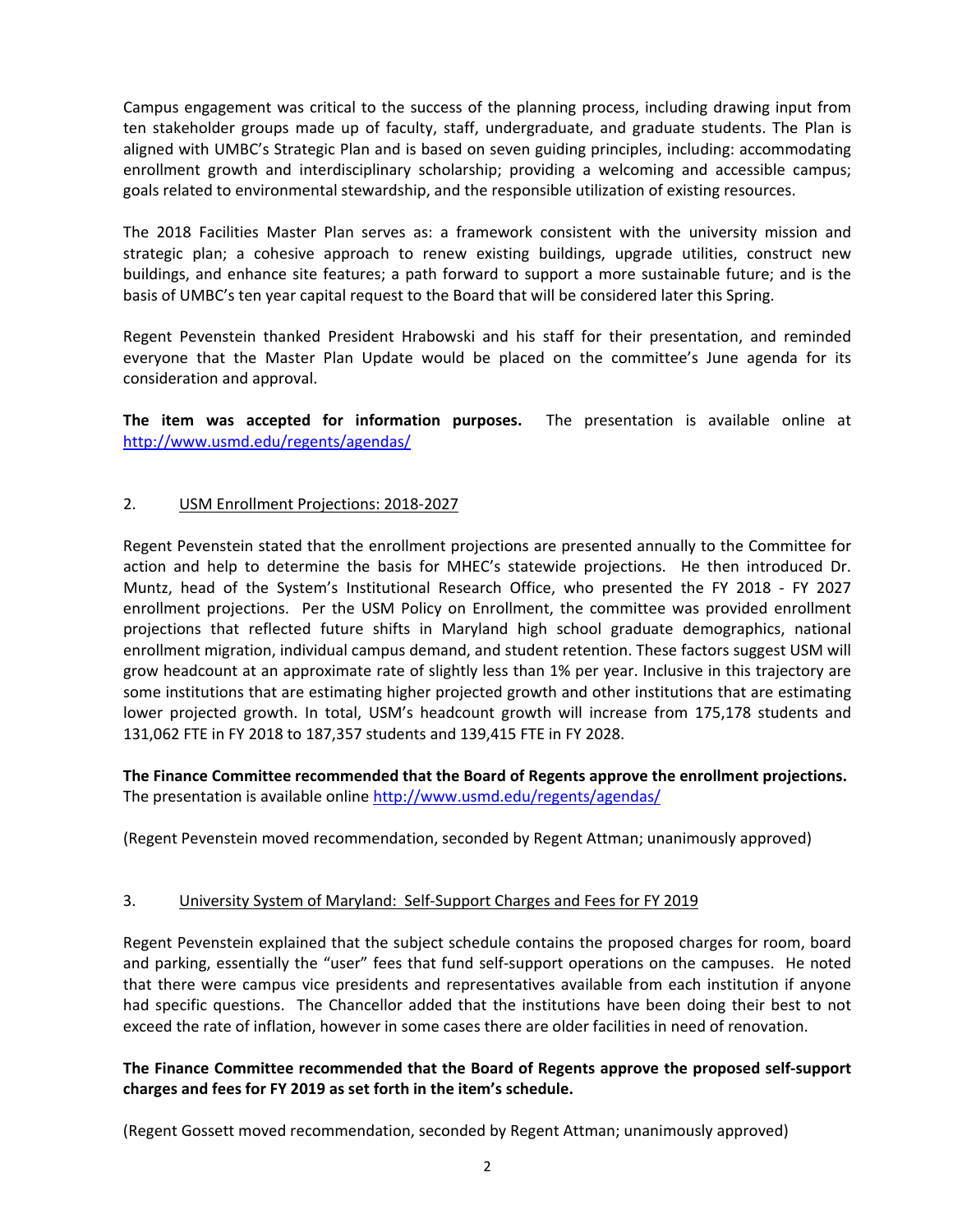#### 4. Frostburg State University: Increase in Project Authorization for New Residence Hall

Regent Pevenstein offered that the University is requesting approval for an increase in authorization for its New Residence Hall. He reminded the committee that last June, as part of the System Funded Construction Program, the Board approved a project budget of \$36.58M. He continued that the project cost is now expected to increase by an additional \$6M, even after undertaking several value engineering actions. This increase will be funded from a combination of bonds, revolving equipment loans, and institutional fund balance. Regent Gossett asked President Nowaczyk to discuss what drove the costs up and what in turn brought the project cost down. Dr. Nowaczyk responded that they had valueengineered the cost down by \$10 million—as much as they thought they could—meanwhile hurricanes and potential steel tariffs were sending the costs upward. One decision was to "stick build" the upper levels. He added that the newest residence hall is at 98% occupancy and that Annapolis Hall, with 168 beds, is undergoing renovation.

# **The Finance Committee recommended that the Board of Regents approve an increase in the project authorization for the New Residence Hall at Frostburg State University not to exceed \$6.315M, for a total project authorization of \$42.895M.**

(Regent Pevenstein moved recommendation, seconded by Regent Gossett; unanimously approved)

## 5. University System of Maryland: Proposed Amendment to Policy VIII-2.50 — Policy on Student Tuition, Fees, and Charges

Regent Pevenstein introduced the item. Last spring, students from University of Maryland, College Park voiced concerns regarding the implementation of a new international student fee. While responding to those concerns, it was determined by staff that several technical adjustments to the policy would be helpful in an effort to provide more clarity regarding the definitions of mandatory versus nonmandatory fees, as well as clean up some outdated timeline process language. Regent Pevenstein then asked Ms. Herbst to go through the proposed revisions to the policy.

Ms. Herbst began by explaining that in amending the policy, it was the goal to accomplish three things. First, the amended policy should provide clarification on the definitions of certain types of fees. She described that mandatory fees are those fees that are charged and applicable to all of the undergraduate and/or graduate students on the campus. She noted that these fees provide revenue for the support of operations that are available and for use of the entire student body. She then described non‐mandatory fees as fees that are only applicable to a smaller subset of the student population on a campus. Some of the examples include individually charged fees for student teaching, a Kinesiology Department's Scuba Diving Supplies Fee, the Nursing Simulation Learning Fee, and the study abroad fee. Next, Ms. Herbst indicated the desire for the policy to more accurately reflect the intended use of the fee revenue generated by the fees. And finally, Ms. Herbst explained that it was necessary to update and streamline the policy language. As part of the effort to streamline the policy language, all references to mandatory fees were contained in Section I and all references to programmatic / academic non-mandatory fees were now delineated in Section III. Ms. Herbst also provided a few overarching thoughts. She pointed out that the current policy provided for student consultation and the amended policy would continue to provide for student consultation. While it is an annual requirement for the mandatory fees, it remains a requirement for the non-mandatory fees whenever a new fee is to be established. She noted that the set of recommended policy changes are at Systemwide level, appropriate to all institutions. She reminded everyone that the proposed changes to policy are not intended to take the place of institutional procedures.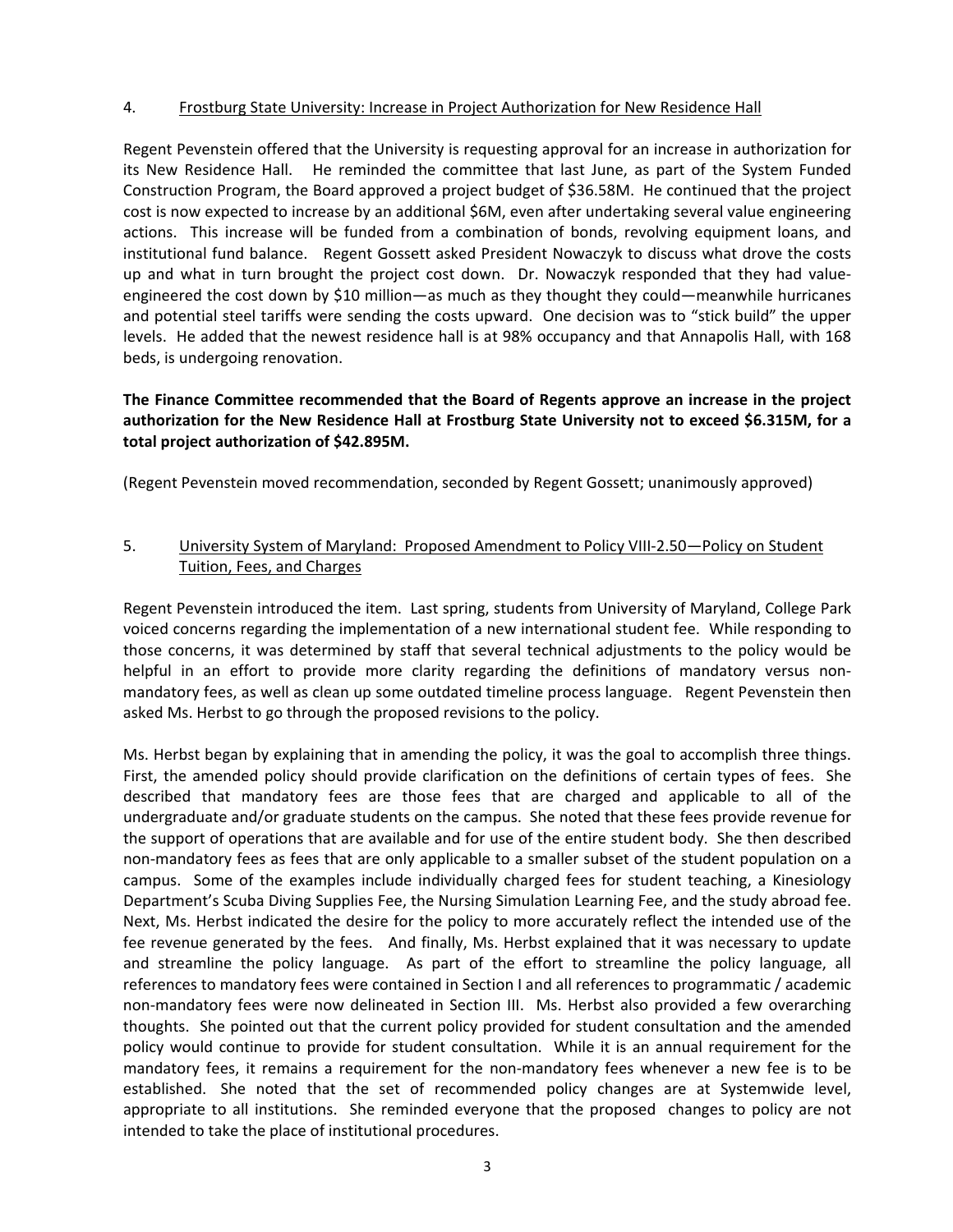Following Ms. Herbst's remarks, Regent Pevenstein then recognized Caden Fabbi, the student chair of the USM Student Council, who had requested to address the committee. Mr. Fabbi cited several concerns with the proposed revisions to the policy, chief among them being the continued concern that student consultation and input during the non‐mandatory fees process would be lessened by the proposed changes to the language. Specifically, the current requirement of consultation with advisory committees or groups would in the future merely *require a discussion with affected student groups at the time of the establishment* of the proposed fee. Mr. Fabbi pointed out that this new language would not appear to provide students with adequate consultation opportunities *prior to* the time of the establishment of a new non-mandatory fee. Mr. Fabbi also referenced the international student fee that had been implemented by the College Park campus and expressed the belief that the policy had not been followed with regard to the requirements for student consultation.

Regent Pevenstein thanked Mr. Fabbi for his remarks. Following a brief discussion that included an attempt to revise a portion of the language prior to initiating a vote, Regent Pevenstein requested that the staff continue to work on the proposed amendment to the policy, and return to the committee at its next meeting.

- 6. University System of Maryland: Proposed Policy VIII-18.00 Policy on Unrestricted Fund Balances
- 7. University System of Maryland: Proposed Amendment to Policy VIII-12.00—Policy on Debt Management

Regent Pevenstein addressed the next set of policies together, noted that they respond to the recommendations of the legislative workgroup on fund balances that met last year several times, and reported out a set of recommendations in early December. The two policies—a newly created Policy on Unrestricted Fund Balances which sets forth the process and expectations of institutions for the use of reserves—and revisions to the Policy on Debt Management, which updates the metrics used for managing the balance between reserves and debt authorizations, are expected to be finalized and provided to the State and its budget committees by June 1 of this year. He pointed out that Ms. Herbst and Mr. Page worked with the institutions to be responsive to the legislative workgroup recommendations, and not limit the financial flexibility of the Board and the System as a whole.

**The Finance Committee recommended that the Board of Regents approve the proposed policy amendment to Policy VIII‐12.00—Policy on Debt Management and proposed the Policy on Unrestricted Fund Balances.**

(Regent Pevenstein moved recommendation, seconded by Regent Attman; unanimously approved)

### 8. Biennial Adjustment to the Exempt Salary Structures for Fiscal Years 2019 and 2020

Regent Pevenstein summarized the item. Every other year, the compensation and classification committee of the Systemwide Human Resources Committee does a market study and recommends whether the Exempt Salary Structures should be adjusted. Regent Pevenstein reported that for July 1, the committee is recommending no change to either of the structures used by the institutions. Although the study shows that the salary market increased approximately 2.5% in 2017 and a similar increase is expected to occur in 2018, several factors support the committee's recommendation. The previous structure increases included a 2.025% increase above the market to mitigate the anticipated impact on salaries of an expected revision to the federal overtime eligibility rule under the Fair Labor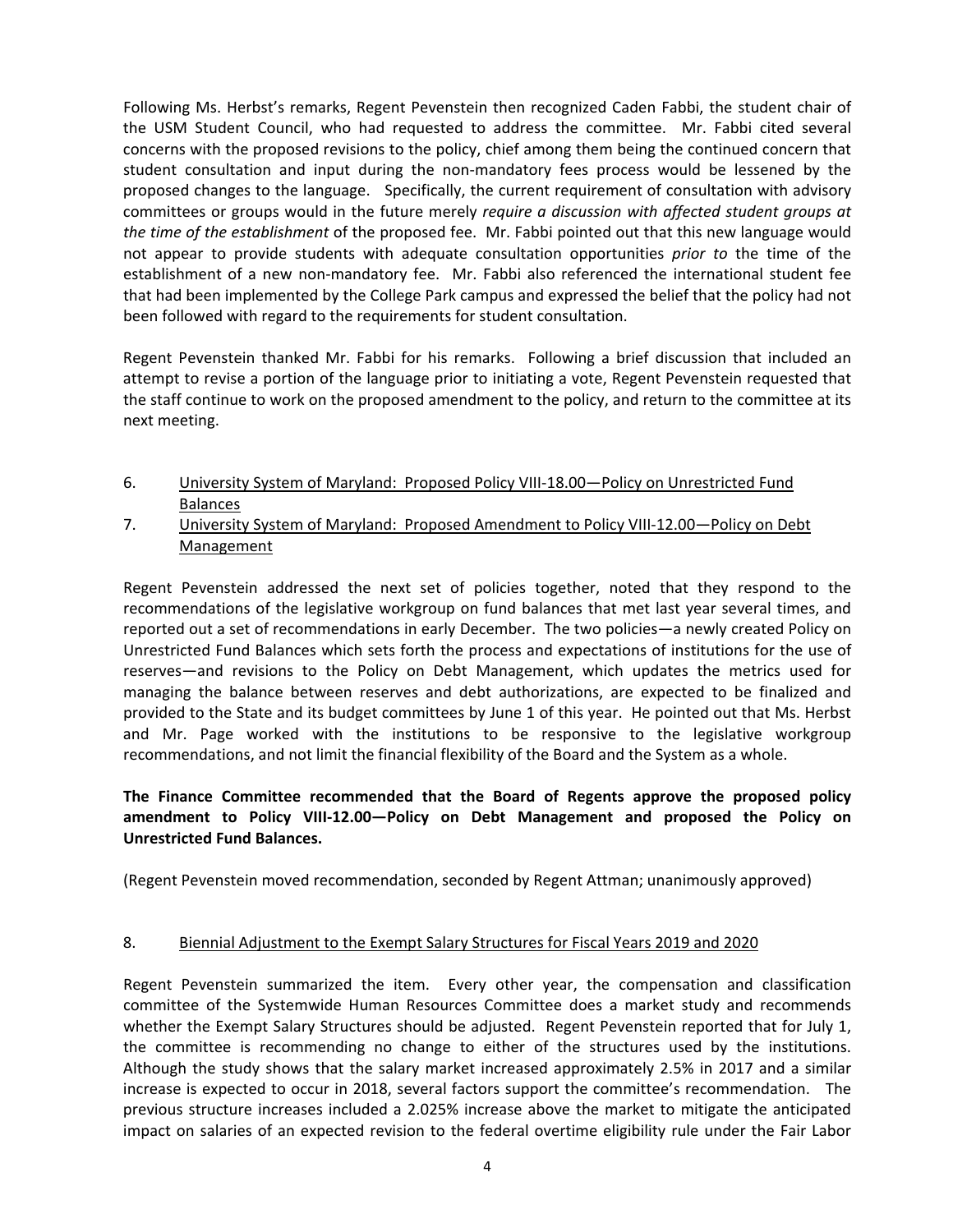Standards Act. Mr. Pevenstein noted that ultimately, the federal rule was never revised. The structures will be adjusted on January 1, 2019 to reflect the COLA authorized by the Maryland General Assembly. The COLA is scheduled to be 2%, but could increase to 2.5%, depending on State revenues. In closing, he added that several institutions are currently paying above the market rate for certain positions, and the current salary structure minimums are above the market rate for certain positions. Regent Gooden inquired about the potential for a bonus payment, as included in the item. Ms. Herbst responded that the bonus was specified in legislative budget language.

# **The Finance Committee recommended that the Board of Regents increases to the USM Exempt Salary Structures on the effective date and in the amount of any cost of living increases granted by the General Assembly.**

(Regent Pevenstein moved recommendation, seconded by Regent Johnson; unanimously approved)

# 9. University System of Maryland: Proposed Amendments to Faculty and Staff Family and Medical Leave & Parental Leave Policies

Regent Pevenstein stated that the item involved amendments to two sets of Board policies, the faculty and staff policies on family and medical leave, and the faculty and staff policies on parental leave. The policies are required to be updated to address current employment standards and conditions. He explained that many of the amendments had been recommended by the Attorney General's Office to comply with changes in the federal Family and Medical Leave Act.

# **The Finance Committee recommended that the Board of Regents approve the four amended policies as presented.**

(Regent Pevenstein moved recommendation, seconded by Regent Gooden; unanimously approved)

### 10. University of Maryland, Baltimore: Dental Student Clinics Management Contract Renewal

Regent Pevenstein stated that UMB seeks to renew its contract with U.M. FDSP Associates for the day‐ to-day operations of the student dental clinics for one year. FDSP receives no compensation other than the reimbursement for personnel expenses and reasonable out‐of‐pocket expenses to manage and operate the Dental Student Clinics. The estimated dollar amount for the upcoming contract year is \$11.6 million.

# **The Finance Committee recommended that the Board of Regents approve for the University of Maryland, Baltimore the request to exercise the second one‐year renewal option with U.M. FDSP Associates, P.A. as described in the item.**

(Regent Johnson moved recommendation, seconded by Regent Pevenstein; unanimously approved)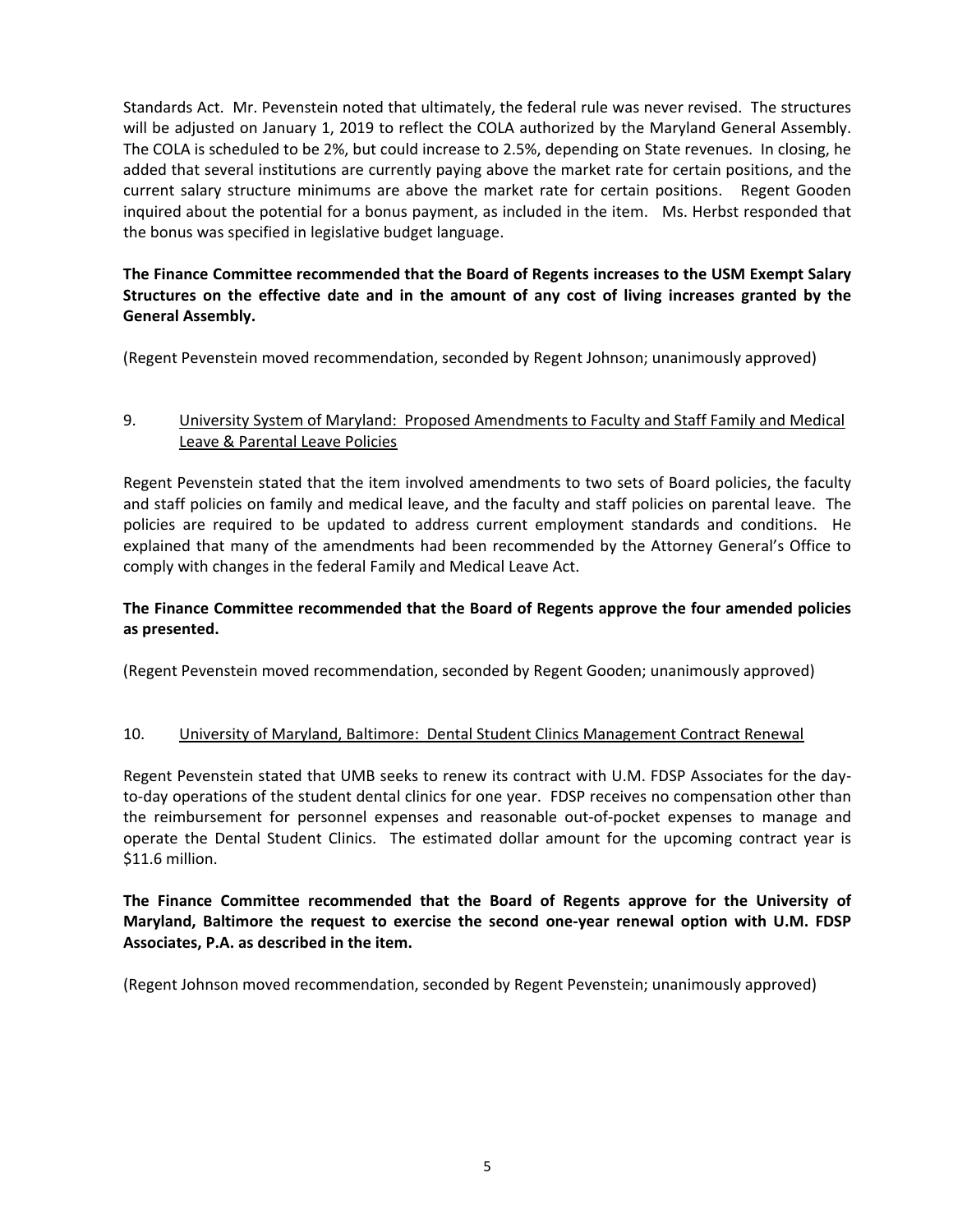## 11. Towson University: Dining Services Contract Renewal

Regent Pevenstein stated that Towson was requesting approval to exercise its dining services contract with Compass Group, USA, Inc. - Chartwells Division for a period of five years. The contract is a revenue generating contract that is expected to provide \$41 million for Towson over the renewal term as well as \$6.5 million in capital investments by the contractor to Towson dining facilities.

**The Finance Committee recommended that the Board of Regents approve for Towson University to** renew the contract with Compass Group USA, Inc. by and through its Chartwells Division for a term of **five (5) years in the amount of approximately \$87 million to commence on July 1, 2018.** 

(Regent Pevenstein moved recommendation, seconded by Regent Gooden; unanimously approved)

## 12. University System of Maryland: Report on FY 2017 Procurement Contracts

**The report was accepted for information purposes.**

The meeting was adjourned at 12:32 p.m.

Respectfully submitted,

 Robert L. Pevenstein Chairman, Committee on Finance